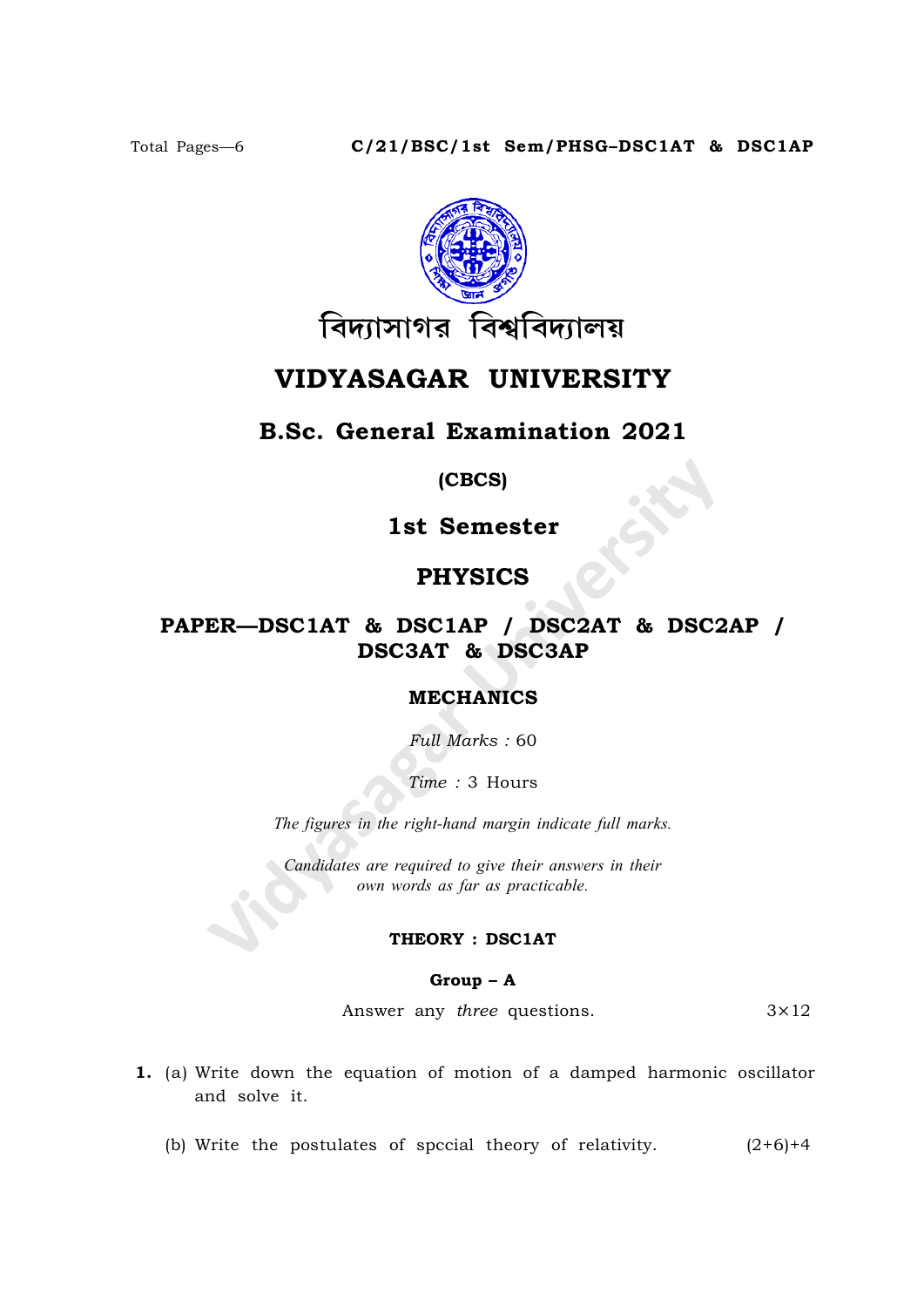- 2. (a) Using Newton's law of gravitation, prove Kepler's 1st law of planetary motion.
	- (b) Show that the resultant of two rectangular SHMs of the same period but different amplitudes and phases in perpendicular direction is an elliptical motion. For what conditions will the path of fte resultant motion be a circular and a straight line?  $4+(5+3)$
- 3. (a) Find expression for work done in twisting a wire.
	- (b) What is a Torsional pendulum ? Derive the theory for determination of the rigidity modulus of a wire by using this pendulum.

 $5+(2+5)$ 

- 4. (a) Establish the velocity addition theorem and the basis of the special theory of relativity. From this prove that the velocity of light is same to all observers and this hypothesis is true.
	- (b) Write a short note on Global Positioning System  $(GPS)$ .  $(4+3)+5$
- 5. (a) The equation of motion of a particle (executing forced of vibration) under SHM is given by

$$
m\frac{d^2x}{dt^2} + r\frac{dx}{dt} + \mu x = F_0 \sin(\omega t)
$$

solve this equation to find the displacement  $x(t)$ . The symbols have their usual meanings.

(b) Prove that  $E^2 = p^2c^2 + m_0^2c^4$ , where the symbols have their usual meanings. 6+6

6. (a) What is length contraction ? Prove that  $L = L_0 \sqrt{1 - \frac{v}{c^2}}$ c 2  $= L_0 \sqrt{1 - \frac{c}{c^2}}$ , the symbols have their usual meanings.

C/21/BSC/1st Sem/PHSG–DSC1AT & DSC1AP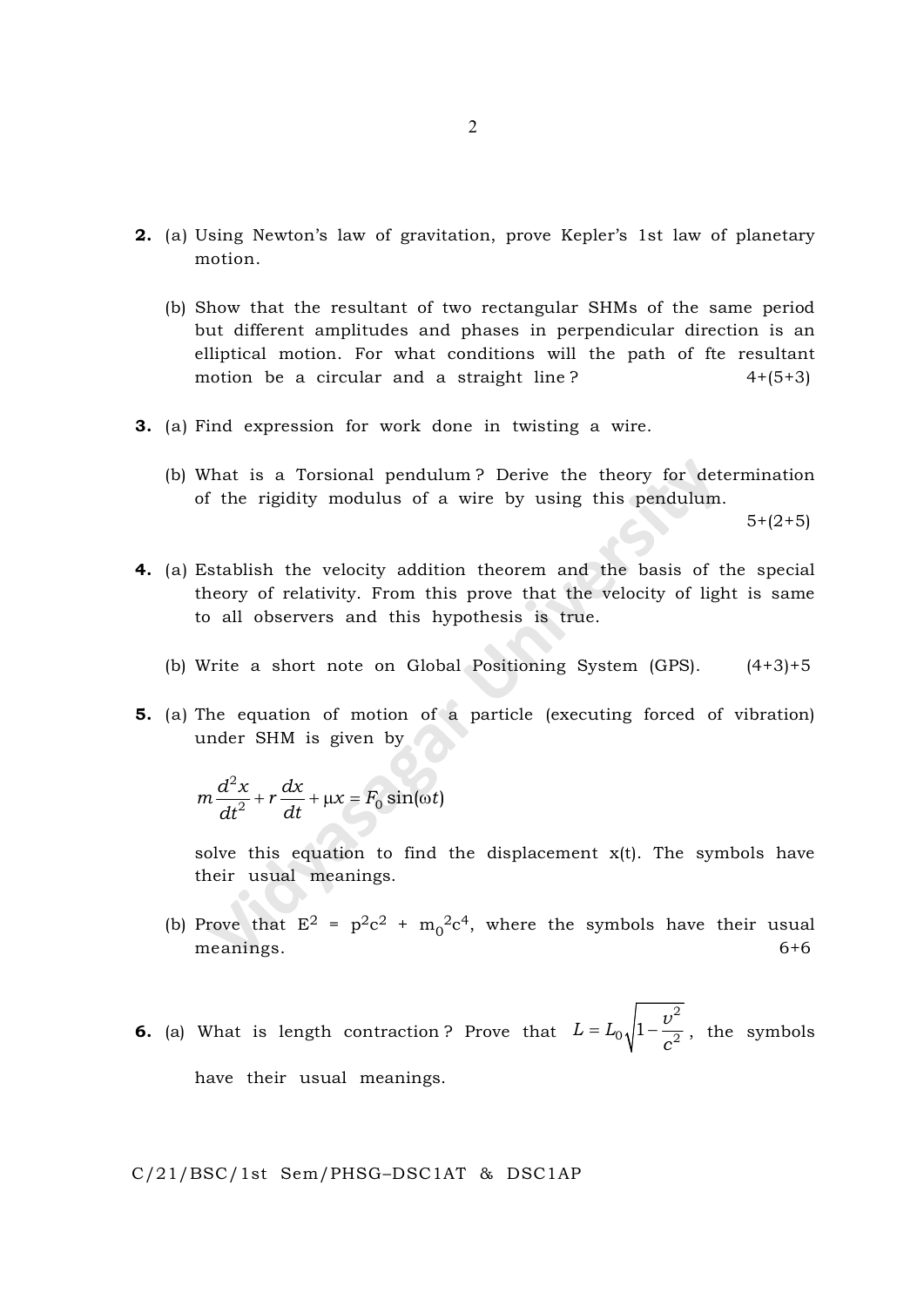(b) A particle is found to move 800 meter in one microsecond. Find its  $\text{speed.}} \qquad (2+5)+5$ 

#### Group – B

Answer any *two* questions. 
$$
2 \times 2
$$

- 7. Show that the work done per unit volume in stretching of a wire = 1/  $2 \times$  stress  $\times$  strain.
- 8. Two artificial satellites are revolving around the earth at the same altitude. The mass of one is twice that of the other. Which one is moving faster ?
- 9. State Hooke's law.
- 10. What is critical damping in SHM?

#### PRACTICAL : DSC1AP

Answer any one question.  $1 \times 15$ 

- 1. Explain the procedure to measure height of a building using sextant.
- 2. Explain the procedure to determine 'g' by bar pendulum.
- 3. Discuss the procedure to measure moment of inertia of a flywheel.

Answer any *one* question. 
$$
1 \times 5
$$

- 4. Discuss the working formula to measure the length (or diameter) of a given rod using slide calipers, screw gauge and travelling microscope.
- 5. Write down briefly the theory to determine the classic constants of the material of a wire by Searle's method.

C/21/BSC/1st Sem/PHSG–DSC1AT & DSC1AP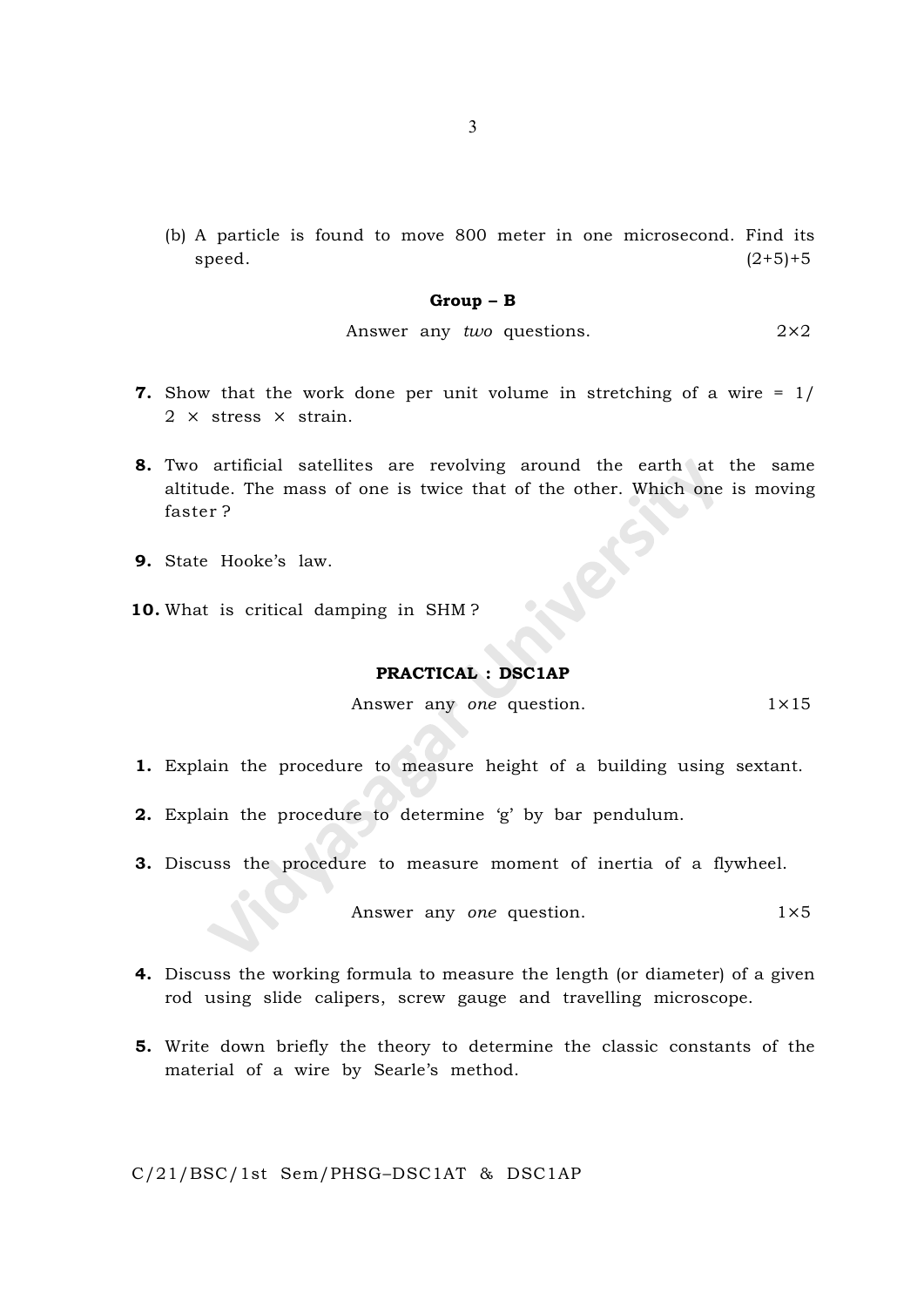6. Discuss the theory to determine 'g' and velocity for a freely falling body using digital timing technique.

## বঙ্গানুবাদ

দক্ষিণ প্রান্তস্থ সংখ্যাগুলি প্রশ্নমান নির্দেশক।

পরীক্ষার্থীদের যথাসম্ভব নিজের ভাষায় উত্তর দেওয়া প্রয়োজন।

### বিভাগ-ক

যেকোনো *তিনটি* প্রশ্নের উত্তর দাও।

- $\mathsf{S}$ ।  $(\mathsf{\Phi})$ একটি মন্দিত সমঞ্জস দোলকের গতির সমীকরণটি লেখ এবং সমাধান কর।
	- (খ) বিশেষ আপেক্ষিকতাবাদের স্বীকার্যগুলি লিখ।  $(2+8)$
- ২। (ক) নিউটনের মহাকর্ষ সূত্র ব্যবহার করে কেপলারের গ্রহের গতি সম্পর্কিত প্রথম সূত্র প্রমাণ কর।
	- (খ) দেখাও যে সম দোলনকাল, বিভিন্ন বিস্তার এবং বিভিন্ন দশাযুক্ত দুটি সমকোণী SHMS -এর লব্ধ একটি উপবৃত্তীয় গতি। কোন কোন শর্তগুলীতে লব্ধগতির পথ একটি বৃত্তীয় এবং একটি সরলরৈখিক হবে?  $8 + (0 + 0)$
- ৩। (ক) একটি তারের মোচড়ানোর দরুণ কৃতকার্যের রাশিমালা বের কর।
	- (খ) একটি ব্যবর্ত দোলক কী? উক্ত দোলক ব্যবহার করে একটি তারের দৃঢ়তাগুণানক নির্ণয়ের তত্ত্ব বের কর।  $(2+\zeta)$

#### C/21/BSC/1st Sem/PHSG-DSC1AT & DSC1AP

 $0 \times 22$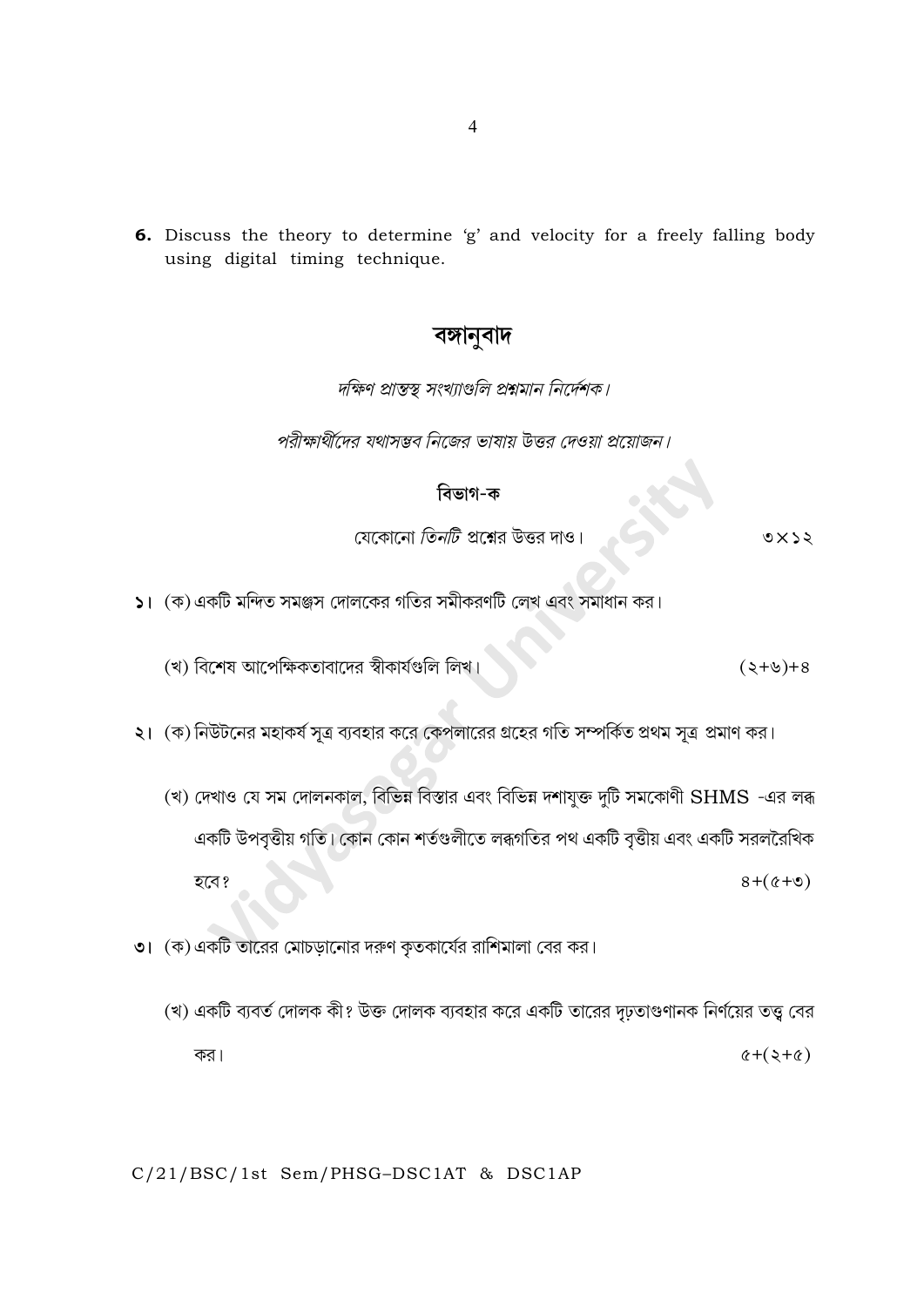8। (ক) বেগ সংযোজন উপপাদ্য এবং আপেক্ষিকতাবাদ বিশেষ তত্ত্বের ভিত্তি স্থাপন কর। এর থেকে প্রমাণ কর যে আলোর বেগ সকল পর্যবেক্ষকের কাছে সমান এবং এই অনুমানটি সত্য।

(খ) গ্লোবাল পজিশনিং সিস্টেম (GPS) -এর উপর একটি সংক্ষিপ্ত টীকা লেখ।  $8+(6+e)$ 

৫। (ক) SHM-এর অধীনেএকটি কণা (পরবশ কম্পন নির্বাহ করছে)-এর গতির সমীকরণ দেওয়া আছে

$$
m\frac{d^2x}{dt^2} + r\frac{dx}{dt} + \mu x = F_0 \sin(\omega t)
$$

সরণ  $x(t)$  বের করতে এই সমীকরণটি সমাধান কর। প্রতীকগুলি তাদের স্বাভাবিক অর্থে ব্যবহৃত হয়েছে।

(খ) প্রমাণ কর যে  $E^2 = p^2c^2 + m_0^2c^4$ যেখানে চিহ্নগুলি স্বাভাবিক অর্থে ব্যবহৃত হয়েছে। ৬+৬

৬। (ক) দৈর্ঘ্য সংকোচন কী? প্রমাণ কর যে, প্রতীকগুলি তাদের স্বাভাবিক অর্থে ব্যবহৃত হয়েছে।

$$
L=L_0\sqrt{1-\frac{v^2}{c^2}}
$$

(খ) একটি কণাকে এক মাইক্রোসেকেন্ডে ৮০০ মিটার যেতে দেখা যায়। এটির দ্রুতি বের কর।

 $(2+\alpha)+\alpha$ 

C/21/BSC/1st Sem/PHSG-DSC1AT & DSC1AP